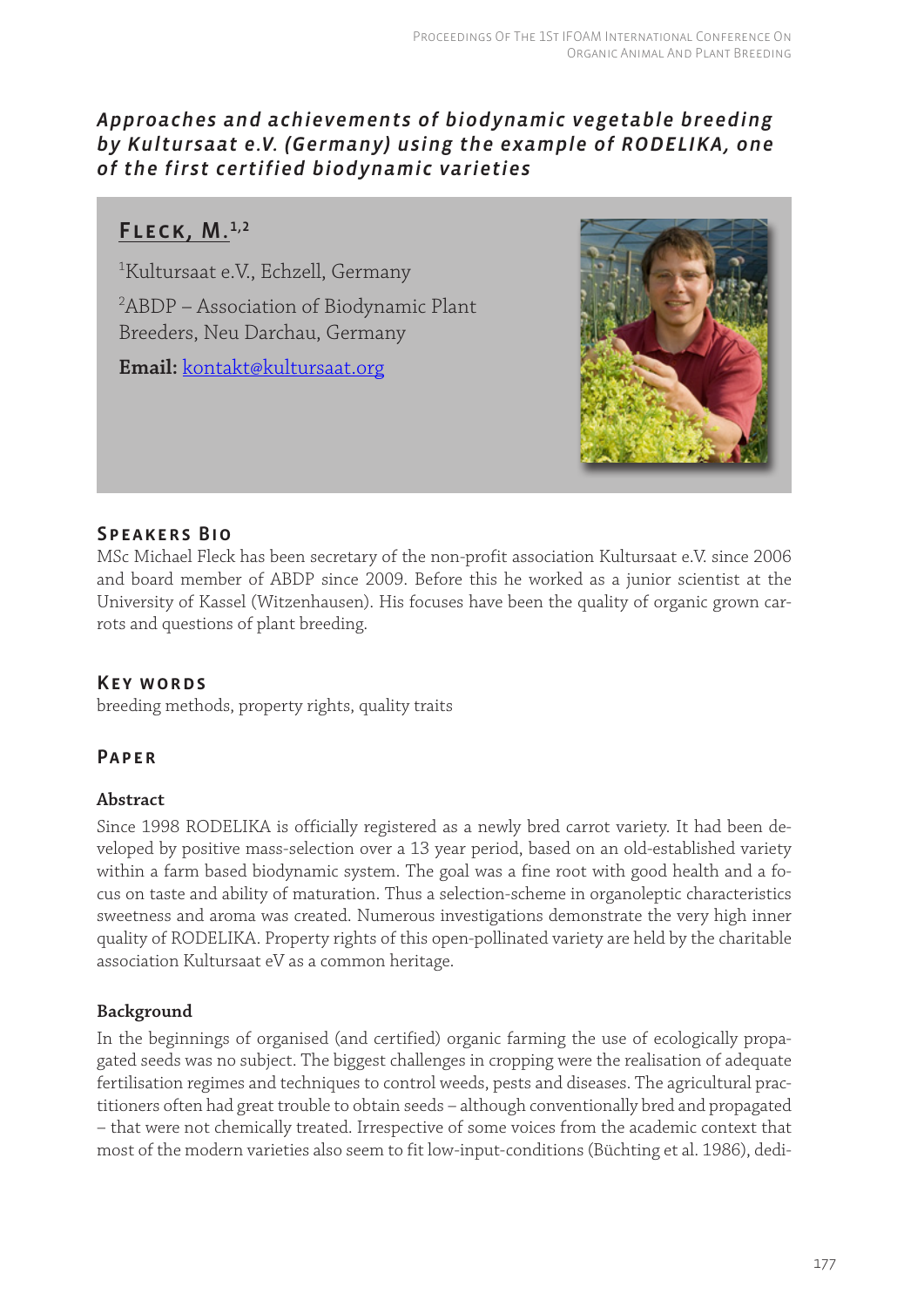cated farmers and gardeners tried to develop so-called farm varieties particularly well suited to their growing conditions by constant reproduction.

In the biodynamic sector special importance has been attached to seeds at all times. In 1922/23 various farmers approached Rudolf Steiner, the later originator of biodynamic agriculture, and asked him for advice regarding the increasing degeneration of seeds that they believed to ob[serve. The question was raised what to do in order to stop the breakup of seeds' and nutritional](http://www.kultursaat.org/verein.html)  quality. This was the onset to address questions of care of seeds and maintenance of varieties as well as to engage in new breeds. Further aspects accrued when in 1924 Steiner held the socalled "Agricultural Lecture". Based on this background it is understandable why – long before legal regulations regarding the use of organic seeds have been developed – some farmers and gardeners keep busy in this area so strongly.

In 1985 the "Initiativkreis für Gemüsesaatgut aus biologisch-dynamischem Anbau" was founded by a group of market growers in Germany, then and now mainly "Demeter" (for details of this network see also Petra Boie's contribution within the present proceedings). The Initiativkreis's principle task was and still is the supply of the organic sector with organically propagated seeds. Furthermore, some of the seed producers of this circle worked on the amelioration of the available varieties. In order to coordinate these on-farm breeding activities eventually the charitable association Kultursaat was established in 1994. Meanwhile well over 36 new breeds have been accepted for National List by the Federal Office of Plant Varieties (Bundessortenamt). The association is registered as maintenance breeder for 12 more varieties and at present, 15 new candidates are in official assessment (May 2009).

### **Outline of RODELIKA's biography – A story of qualitative enhancements**

For processing for organic carrot juice in Germany the open pollinating variety Rothild (Red Giant group) is widespread since a long time (Wistinghausen 1990). This variety was contract grown for many years at Dottenfelderhof near Frankfurt on the Main, a farm cultivated according to Demeter standards since 1968. Those stocks on this mixed biodynamic farm were the basis for propagation and selection of the new variety by the gardener and breeder Dietrich Bauer. In 1985 followed the decision in favour of one of the breeding lines, which then through systematic selection led to the candidate that was approved as a stand-alone variety with the denomination Rodelika by the Bundessortenamt in 1998. Based on mission-statement of ABDP (Association of biodynamic plant breeders eV), which can be found on its website, Demeter eV developed standards for biodynamic plant breeding and put them into action in January 2009. On this basis RODELIKA has been certified as a carrot variety which originates from biodynamic breeding.

Up to 1990 the carrots were solely selected for field health, morphological characteristics and colour. From then on the specifically developed and so-called sensory selection was pursued. PESCHKE (1994) documented these first steps and detected a significant increase of the sucrose content. Even though no analytics had been applied during the development time of RODELIKA, the breeding progress in the form of higher sugar contents and a closer ratio of mono- and disaccharides in comparison to the original variety confirms the capability of this breeding method (Hagel 2000, Fleck et al. 2002, Ulrich et al. 2004).

Within the value analysis of the Bundessortenamt 1998/99 RODELIKA was convincing through an overall high quality and remarkably good flavour (HEINE 2000). With quality examinations by picture forming methods RODELIKA has repeatedly scored as an excellent carrot (e.g. Fleck et al. 2002).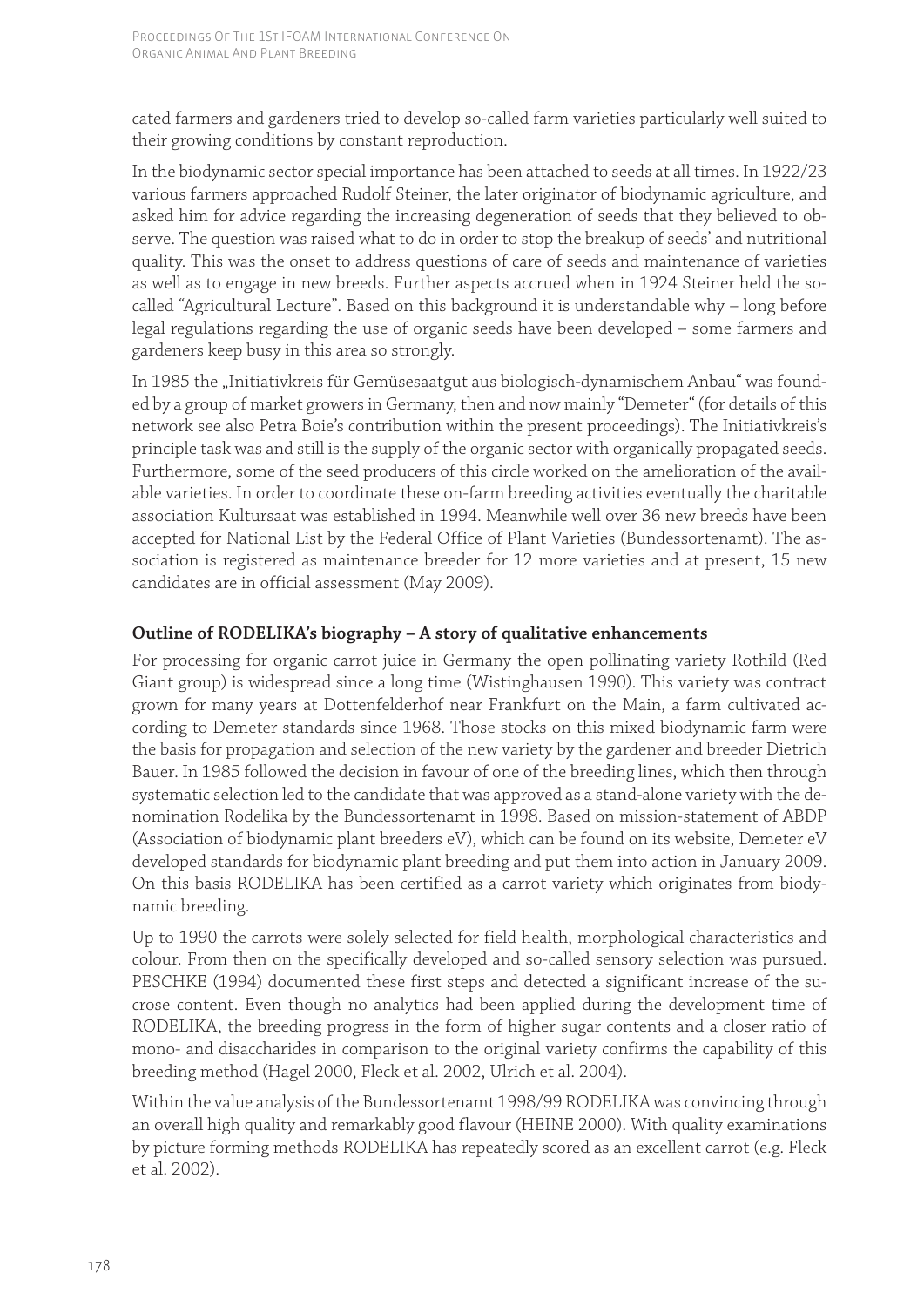Initially when breeding for taste few satisfying specimen were obtained, namely 10 % of the [pre-selected elite roots. From the fourth generation onwards 40 % of the elite roots were used](http://www.kultursaat.org/verein.html)  for further breeding. Stringent selection in the process of maintenance breeding led to the rejection of only every third or fourth elite carrot due to faulty taste.

[German processors of Demeter carrot juice use the special sensory quality to blend with other](http://www.kultursaat.org/kampagne.html)  varieties to "tune" and also to specially process and market "true-to-variety juices" (Olbrich-Majer 2009; fig. 1).



**Figure 1. RODELIKA carrots are available as fresh carrots (A) and as juice (B) – both labelled as true-to-variety products.** 

#### **Course of maintenance breeding today**

Before sensory selection any single taproot is checked for outer traits including: average taproot length, shape of taproot (conical vs. cylindrical), shape and appearance of top of taproot (rounded shoulders, green skin), type of nodality (hollow vs. flat), strength, length, shape and [colour of leaves, roughness of petioles, inner a ppearance \(colour\) of the cut taproot. Shape and](http://www.kultursaat.org/erhaltung.html)  proportions (e.g. root to shoot ratio) are relevant aspects that are taken into account for the overall impression to gain balanced and well-crafted plants (Hagel 2003).

The quality improvement went along with a reduced gross yield compared to the original variety (Fleck et al. 2001). This correlation is widely known (e.g. Banga 1954, Röbbelen 1976, Luby and Shaw 2009) and from 2000 onwards led to increased effort into such traits as size, length and mass of single taproot.

#### **Sensory selection in particular**

After the morphological selection the remaining roots are examined for their sensory quality. Hereby samples are taken from the centre section of the carrots and individually tasted by a panel of about 5 trained people; with variety trials sensory work is done on the base of 10 tap[roots per plot. Special attention is paid to sweetness and aroma which is evaluated through a](http://www.kultursaat.org/entwicklung.html)  9-point scale (Table 1) with the higher scores being the preferred ones.

Accompanying the 9-point scale – for further differentiation – are taste perceptions such as nutty, aromatic, grassy, but also a few off-flavour attributes like soapy and bitter. Only roots that satisfy the panel with the desired levels of sweetness and aroma are then selected for transplanting the following season. Sensory attributes such as soapy taste, bitterness and (several other) off flavours are knock-out criteria. This rating scale has meanwhile also proved itself in a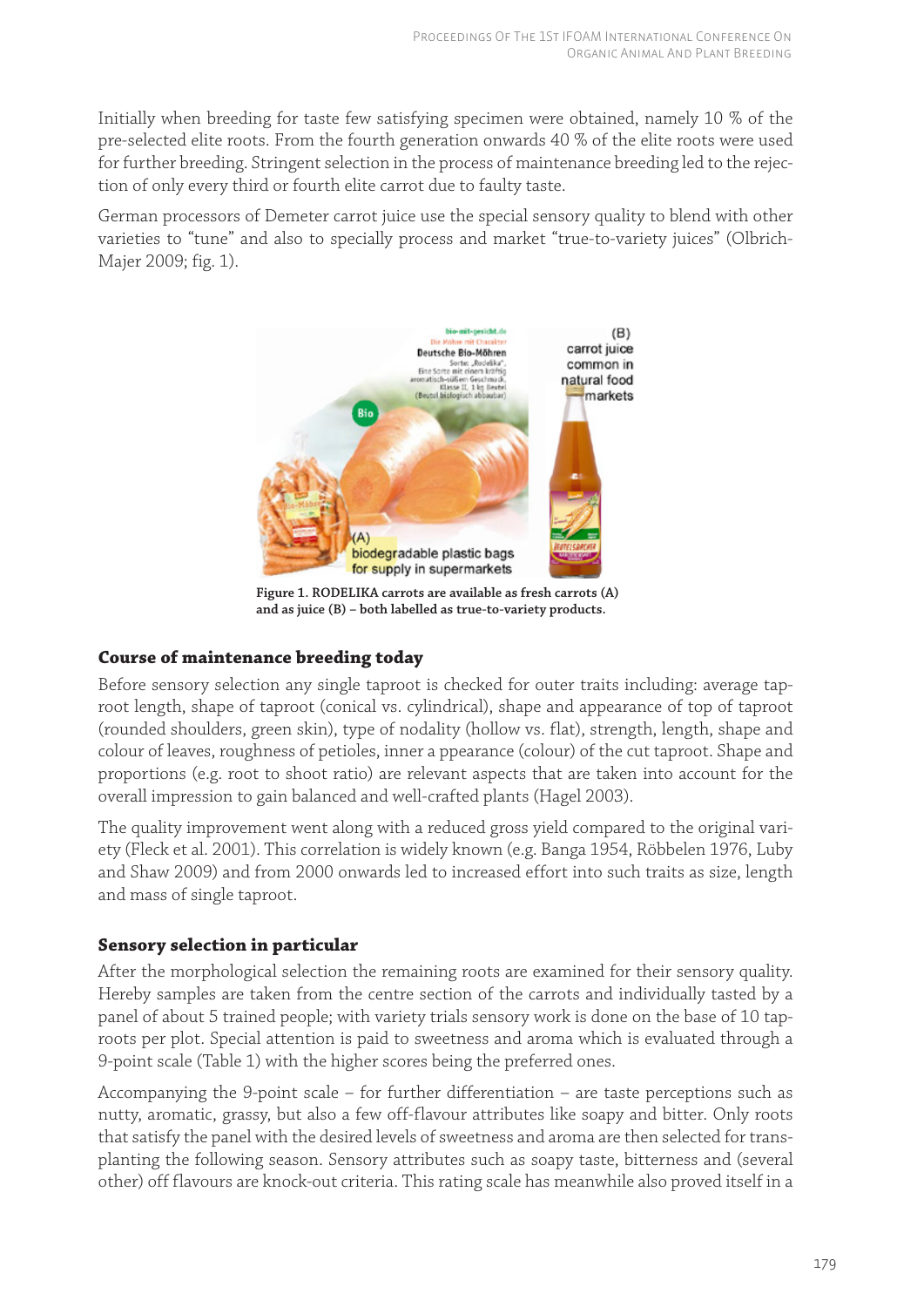[parsnip breeding scheme of Kultursaat eV \(Horneburg et al. 2009\). For maintenance breeding](http://www.kultursaat.org/entwicklung.html)  of RODELIKA (elite seed production) about 1,500 roots are planted out annually after the above mentioned selection method.



**Table 1: Sensory rating scale for carrots using the example of sweetness and aroma.**

#### **Independence from corporate interests**

Varieties developed within the Kultursaat eV breeding process are not property of individu[als or companies, but are carried by Kultursaat eV. By this they remain in public ownership:](http://www.kultursaat.org/ziele.html)  RODELIKA e.g. has been developed by Dietrich Bauer, but the charitable association – which also finances the breeding – owns all property rights. It is not aimed at creating breeds that maximise shareholder value, but ones that keep with the tenets of biodynamic farming and foster the specific product quality of organic foodstuff.

The fact that in biodynamic plant breeding exclusively open pollinating varieties are being developed is due to the realisation that results from this breeding method are perceived as being high quality products (Fleck 2006, Hagel 2008, Müller 2009). Furthermore biodynamic plant breeding puts itself in the centre of "crops' evolution": Crops evolved because generations of farmers and breeders could draw on existing resources such as landraces. With hybrid breeding, notably with use and transfer of CMS this well-proven principle (farmers' and plant breeders' rights) is ignored and put ad absurdum.

#### **References**

Banga, O. (1954): Taproot-problems in the breeding of Root Vegetables. Euphytica 3 (1), 20-27.

- Büchting, A., W. Mechelke and W. Schmidt (1986): Low-external-input-varieties today and tomorrow. In Vogtmann, H., E. Boehncke and I. Fricke [eds]: The Importance of Biological Agriculture in a World of [Diminishing Resources. Proc. 5th IFOAM International Scientific Conference \(University of Kassel, Germany\).](http://www.kultursaat.org/aktuell.html)  Verlagsgruppe Witzenhausen, 261-282.
- Fleck, M., F. Sikora, M. Gränzdörffer, C. Rohmund, E. Kölsch, P. von Fragstein and J. Heß (2001): Samenfeste Sorten oder Hybriden - Anbauvergleich von Möhren unter den Verhältnissen des Ökologischen Landbaus. In Reents, H.J. [Hrsg.]: Beiträge zur 6. Wissenschaftstagung zum Ökologischen Landbau: Von Leit-Bildern zu [Leit-Linien. Verlag Dr. Köster, Berlin, 253-256. {http://orgprints.org/1163/}](http://orgprints.org/1163/)
- [Fleck, M., F. Sikora, C. Rohmund, M. Gränzdörffer, P. von Fragstein and J. Heß \(2002\): Samenfeste Sorten](http://www.kultursaat.org/aktuell.html)  oder Hybriden – Untersuchungen an Speisemöhren aus einem Anbauvergleich an zwei Standorten des Ökologischen Landbaus. In Treutter, D., H. Bergmann, J. Habben, T. Nilsson, B. Tauscher, U Tietz und E. Wisker [Hrsg.]: XXXVII. Vortragstagung Deutsche Gesellschaft für Qualitätsforschung (DGQ, Pflanzliche [Nahrungsmittel\) – Qualität und Pflanzenzüchtung, 167-172. {http://orgprints.org/3856/}](http://orgprints.org/3856/)